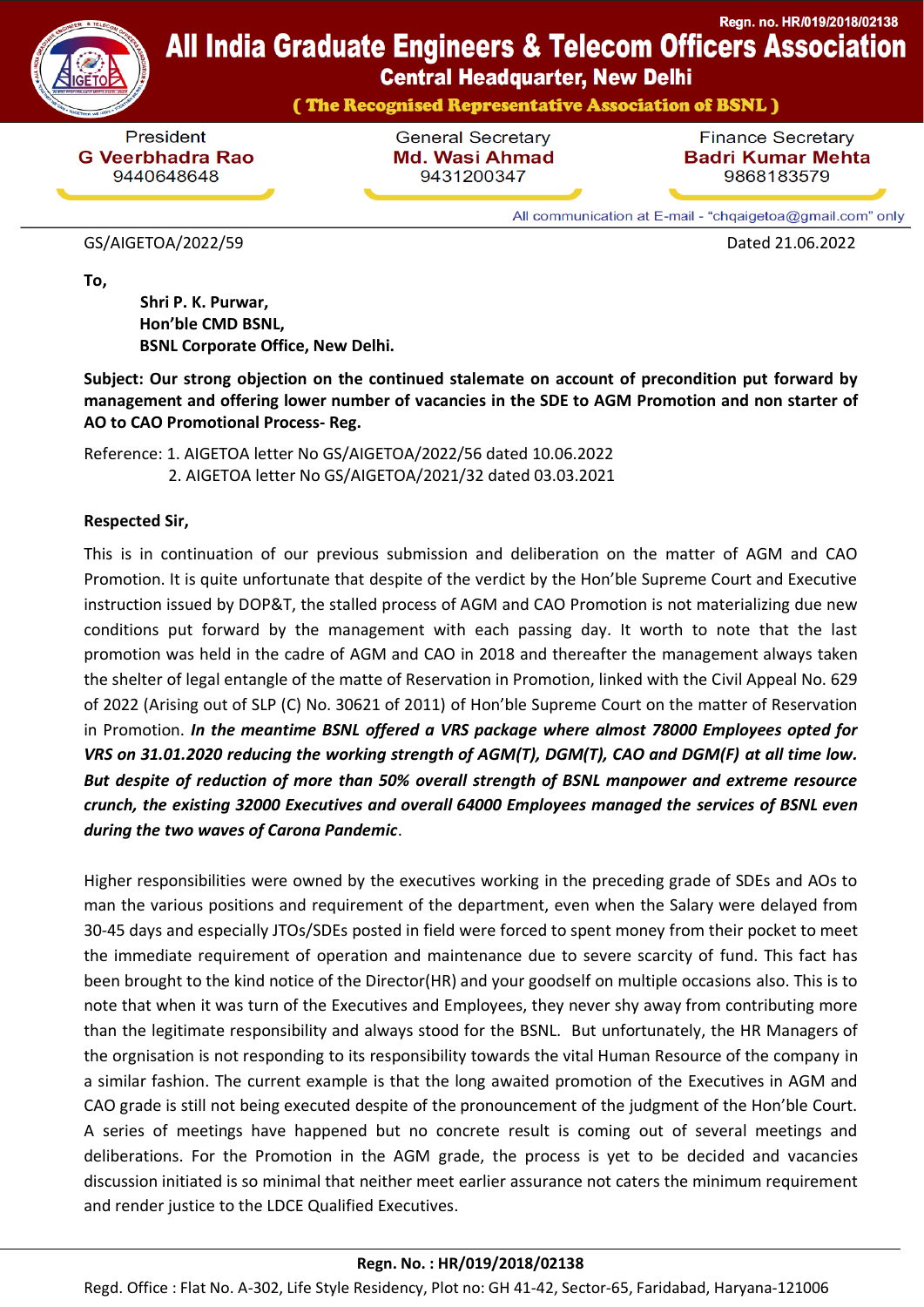A chronology of the events is enumerated below:

- 1. The last Promotion in AGM and CAO grade held in 2018.
- 2. Thereafter the matters lingered on the name of legal entangle and linked to the pronouncement of the judgment in the SLP at Hon'ble Supreme Court on the matter of Reservation in Promotion.
- 3. The judgment was pronounced on 28<sup>th</sup> Jan-2022 in the Appeal No. 629 of 2022 (Arising out of SLP (C) No. 30621 of 2011) of Hon'ble Supreme Court on the matter of Reservation in Promotion.
- 4. BSNL Management didn't start the process on the pretext that it will be initiated, once executive instruction will be issued by the DOP&T in line with the judgment.
- 5. DOP&T issued instruction vide OM dated 12<sup>th</sup> April-2022.
- 6. BSNL Management only initiated compiling works but stated that order will be issued once DOP&T issue some promotion order to get more clarity in interpretation of the OM.
- 7. DOP&T issued promotion order in their department and the copy of the orders submitted by us.
- 8. A new condition of undertaking by association was put forward by the management for execution of Promotion, which is first time in our knowledge.
- 9. The vacancy offered in AGM grade during our discussion on 13.06.2022 is very dismal, which neither meets earlier assurances not caters the minimum requirement, to render justice to the LDCE SDEs of earlier vacancy year.
- 10. The seniority of LDCE qualified executives have already modified several times and degraded by the department by changing its own decision resulting that an earlier vacancy year LDCE Qualified SDE has been put below to a later vacancy year DPC SDEs. We have submitted several representation on the matter and once again explained though Annex-A.
- 11. The AO to CAO Promotion discussion is not even started despite of extreme shortage in the cadre despite of raising the matter on several occasions with your good self also.

*In view of above fact and our previous submission, we lodge our strong protest on the way the entire promotional matter is being handled by the management. We completely disagree with the method adopted by the management to seek undertaking from the association to initiate promotional process and so less vacancies offered in the AGM grade. A ray of hope has been opened with the verdict of the Hon'ble Supreme Court and we must capitalize the opportunity by executing maximum promotion; ideally all SDEs completed their residency period by utilising vacancies of AGM & DGM grades as both are interchangeable and to impart justice to meritorious LDCE qualified SDEs, whose seniority lowered by way of changing its own decision of BSNL management taken earlier in July-2020. In the absence of the remedial measures, this association shall be compelled to follow organizational recourse to seek justice for these candidates. We sincerely believe that department will take note of this injustice and will take all necessary actions in line with our submissions.*

Thanking you.

Yours Sincerely

 Sd/-- (**MD. WASI AHMAD**) **General Secretary**

Copy to:

- 1. The Director HR, BSNL Board, New Delhi for kind information and NA please.
- 2. The PGM SR, BSNL Corporate Office, New Delhi kind information please.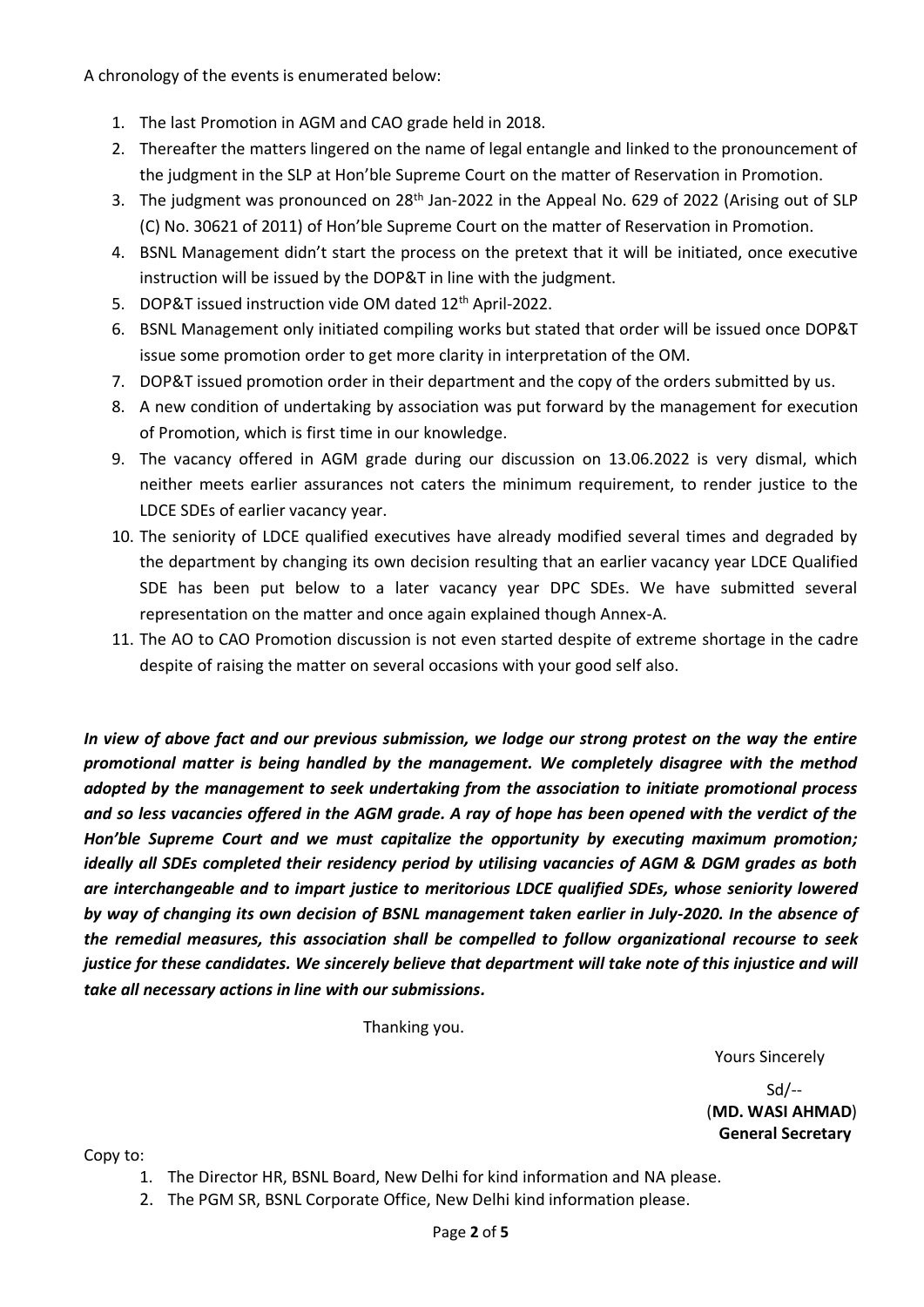## **ANNEX-A**

In continuation to our previous submission, wherein we have categorically highlighted the gross injustice which BSNL HR is extending to the competitive quota people of List-12 (VY 2006-07 of LDCE) and List-13 (VY 2007-08 to 2009-10 of LDCE) by revision of their seniority and that why there is need to extend the promotions to all Eligible SDEs who have completed their requisite residency period. We have also raised our objection on calling the VC for the candidates only up to List 11, while the ideal justice should have been to consider the SDEs for all Vacancy Years. However, despite of our submissions and arguments, no corrective action has been initiated, which is raising a feeling of injustice resulting in huge unrest in the minds of all these SDEs. In this regard, we wish to submit the following once again for your kind consideration please to reach to an amicable submission of the matter.

- 1. It is a general practice that a person belonging to batch 2006 should be considered for promotion prior to persons belonging to 2007 batch or 2008 batch or 2009 batch, as later one was not eligible for VY 2006.
- 2. The Court orders referred to prepare the seniority list do not relate to List 9 as the list 9 onwards were not an impugned list before Hon'ble Supreme Court.
- 3. The Seniority List 9 to 13 circulated by Department is not in line with the SDR RR 2002 subsequently amended vide 30<sup>th</sup> July 2007 vide no. 20-1/2001/Pers-II where in an explicit mention of vacancy year wise quota is given. The Relevant Para is reproduced below:

"*Accordingly, Quota under Seniority cum Fitness and Limited Departmental Competitive Examination (LDCE) under Column 11 and 12 of Schedule in all recruitment rule mentioned above stand amended as 67% and 33% respectively in place of 75% and 25%. These changes shall be effective from the vacancy year 2006-07*."

From the above and also from the legal opinion submitted by this association from a retired justice of Hon'ble Supreme Court, it is very clear that Vacancy Year Wise quota is well within the ambits of SDE RRs and Seniority should have been fixed Vacancy Year Wise.

4. The eligibility of JTOs for promotion to SDEs against vacancy year 2006-07 and vacancy year 2007-08 are different. Therefore the class of SDEs selected against vacancy year 2006-07 and 2007-08 are also different. Since the seniority is determined among same class i.e. within Vacancy year, so the seniority is to be determined among the SDEs selected against one vacancy year only i.e. for each vacancy year 2006-07, 2007-08 and so on, separate seniority list is to be issued. Person Not eligible for 2006-07 Vacancy Year and placed in 2007-08 Vacancy year cannot be made senior to the person eligible for Vacancy year 2006-07. Hence, for seniority determination, quota is to be followed as per RR.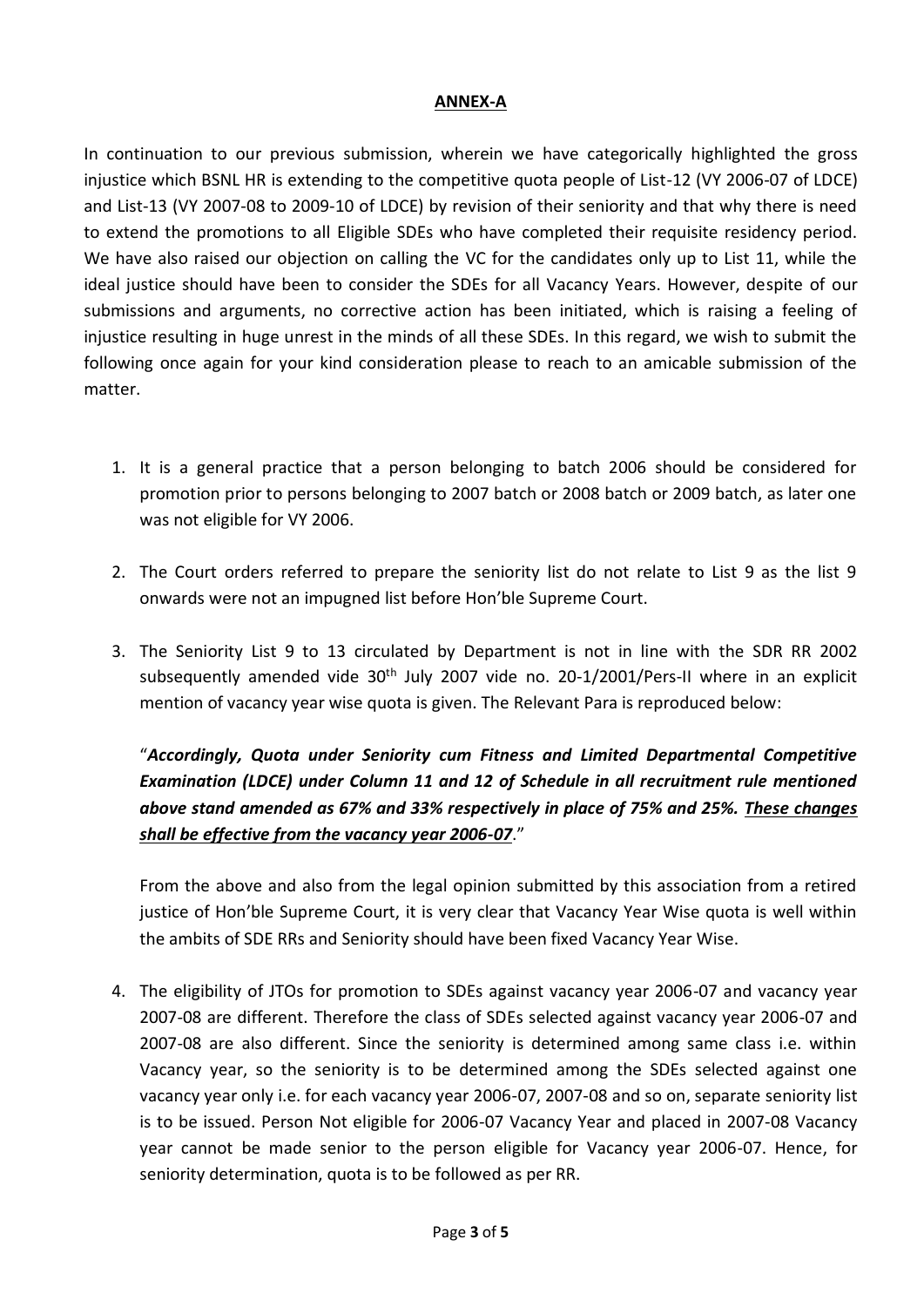- 5. The DoP&T guidelines clearly extend the provision of Rota and Quota. Further, the guidelines applicable in BSNL clearly mandates that BSNL will follow GoI guidelines wherever there is lack of anything the rules of company meaning that in the absence of provisions or clarity in RR, the GoI guidelines i.e. DoP&T guidelines should have been clearly followed. But in the extant case these guidelines have been blatantly ignored. It is further intriguing to note that while revising the seniority list once again, department has quoted applicability of DoP&T guidelines. This selective application of DoP&T guidelines is creating a huge sense of injustice and unrest in the minds of all competitive quota people.
- 6. DOPT OM dated 04.03.2014 which was issued in reference to the Judgment pronounced by Hon'ble Supreme Court on 27.11.2012 in the matter of Civil Appeal No 7514-7515/2005 filed by N.R Parmar vs UOI & ors and in the said OM it is stated that "……DoPT O&M no. 20011/1/2006-Estt (D) dated 03.03.2008 is stated as non-existent/withdrawn as initio……"and in the said judgment and the OM it is clear that the determination of inter-se seniority became effective from the day of the said judgment on the basis of vacancy year and not on the basis of date of joining.
- 7. It is further requested to refer the DoPT OM dated 13.08.2021 which was issued in respect to the judgment of the Hon'ble Supreme Court in Civil Appeal no. 8833-8835 of 2019 in the matters of K. Meghachandra Singh & Ors vs Ningam Siro & Ors wherein it is stated in para no 7 of the said OM that 'based on the above, it has been decided to modify the instructions relating to determination of inter se seniority between promotes and direct recruits as under:

(i) DoPTs OM no 2011/1/2012-Estt(D) dated04.03.2014 issued in pursuance of order dated 127.11.2012 in N.R Parmar case is treated as non –est/withdrawn w.e.f19.11.2019.

(ii) As the order dated 19.11.2019 is prospective, cases of inter se seniority of directs recruits and promotes, already decided in terms of OM no.20011/1/2012-Estt.(D) dated 4.03.2014, shall not be disturbed i.e. old cases are not be reopened.

**(iii) In case of direct recruits and promotes appointed/joined during the period between 27.11.2012 and 18.11.2019 and in which case inter se seniority could not be finalized by 18.11.2019, shall also be governed by the provisions of OMs dated 7.2.986/3.7.1986 read with OM dated 4.3.2014** unless where a different formulation/manner of determination of seniority has been decided by any Tribunal or Court. It will be pertinent to mention that the Seniority List in question was never in dispute earlier.

8. The judgment pronounced by the Hon. Supreme Court dated 12.08.2014 in the matter of BSNL & Ors vs S. Sadasivan & Ors and also in the judgment of Hon. Supreme Court in the matter of Vinod Verma vs UOI & Ors, which were referred in the BSNL speaking order dated 09.07.2021, have determined the principle of inter-se seniority and in the said judgments, the seniority of LDCE 2012 was never challenged.